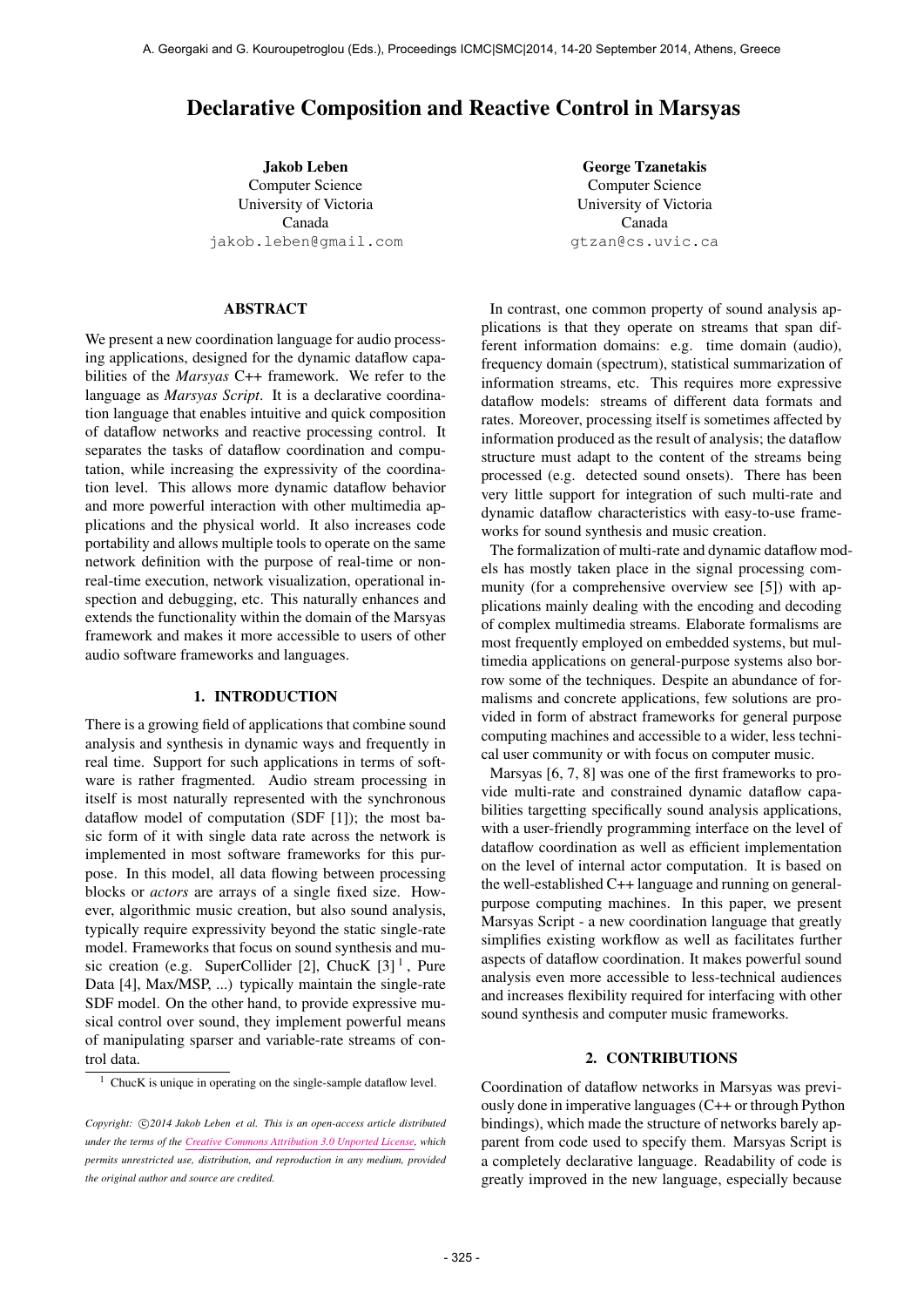the hierarchical structure of code directly corresponds to the hierarchical network composition, and the dataflowspecific concept of *scope* simplifies addressing of different parts of a network (see section 5.6).

Marsyas Script provides expressive programming of reactive control flow, regardless of whether information originates from the external world - Open Sound Control (OSC) [9] messages, graphical user interfaces, etc. - or internally as a result of data analysis. This gives more power over the dynamic dataflow capabilities into the hands of the user, as well as facilitates more rich interaction with other applications. Another benefit of a high-level coordination language is reliance on powerful and efficient functionality implemented in the host language (C++). The large number of audio processing algorithms provided by the Marsyas C++ library is accessible as dataflow actors. The performance is just as efficient as if dataflow coordination was expressed in C++.

Moreover, code translation is quick and performed onthe-fly at application start-up. This increases portability of network definition code between machines, users and applications. It allows a number of precompiled tools to operate on the same network definition. We have implemented a generic executable that instantiates and runs any network defined in the new languages, either for real-time or non-realtime audio processing similar to an audio plugin host but with more extensive functionality. Another application allows inspection and debugging of dataflow by visualization of network structure, step-by-step execution and selective plotting of intermediate stages.

## 3. RELATED WORK

In spite of the dataflow model of computation having a straightforward visual representation and yielding many visual programming frameworks (such as Pure Data [4], Clam [10], Max/MSP, NI Reaktor, to name just a few most popular in the domain of sound processing), textual programming for sound processing is not only persistent (for example SuperCollider [2], ChucK [3]), but new languages and frameworks keep being created, indicating that textual programming has its own merits among which the combination of code expressivity and brevity is probably the major factor.

A contemporary trend is the resurrection of fine-grained dataflow programming. It allows compliation into optimized code for today's and tomorrow's computing devices with modest support for coarse-grained task parallelism and increasing support for massive fine-grained data parallelism. Examples are Faust [11] and more recent Kronos [12, 13] for audio, as well StreamIt [14] for generalpurpose stream processing. In contrast, the Marsyas Script is a rather coarse-grained coordination language and its strength remains reusability of the large collection of lowlevel algorithms already developed in the Marsyas C++ library.

ESSENTIA [15] is another recent C++ library of algorithms specifically for audio analysis and music information retrieval. Akin to Marsyas, algorithms are embedded in a dataflow actor-like interface, they are C++ templates, so they accept any input and output data type as parameter and vector data may be of any size, which supports equivalent dataflow flexibility as Marsyas. However, there is only a basic support for composition of actor networks, there is no concept of control flow and no support for reactive coordination of actors.

The syntax and reactive control in Marsyas Script were inspired by the QML language which is part of the Qt framework for graphical user interface development. QML is also a declarative language where graphical items are composed hierarchically in a similar syntactical fashion and properties of items are bound to reactive expressions involving properties of other items.

It is worth noting that such syntax for hierarchical composition could not be used to define a dataflow network without the concept of implicit patching as introduced previously in Marsyas [7]. A similar functionality of implicit patching is present in Faust [11], although there it does not rely on hierarchical composition, but patching is rather performed by binary composition operators.

There has been previous work on expressive control flow in Marsyas [16] but only in reaction to explicitly scheduled timed events, rather than implicit changes of control values. There was no concept of reactive *bindings* as defined here in section 5.4. The paper [16] also mentions a "Marsyas Scripting Language (MSL)" featuring declarative network composition similar to Marsyas Script presented here, but to the best of our knowledge, that work has never been completed, and the MSL only supports limited imperative programming.

Our temporal operators for reactive control flow (see section 5.4) are inspired by declarative synchronous languages LUSTRE and SIGNAL [17] where similar operators exist to filter one sequence of events to those that match occurences of events in another sequence. However, in contrast to these languages where sequences only have values at transient moments in time, our control flow is rather similar to values in the imperative language ESTEREL [17] which persist and are observable across time while only their change is discrete. The temporal operators thus sample values from one stream at arbitrary moments as if it was a continous step function of time.

Our control alternative (the when statement, 5.5) is inspired by the concept of *states* in QML. It serves to change larger-scale behavior depending on events. This is similar to composition of behaviors and events in the Functional Reactive Programming paradigm (FRP [18]). Since controls can result in changes of output rates and formats of actors, enabling and disabling actors, or potentially even instantiation of new actors, this may also facilitate a particular form of dynamic dataflow where the network structure is controlled by a higher level state machine.

# 4. MARSYAS ARCHITECTURE

The concepts in Marsyas Script correspond to a large degree with the concepts of the Marsyas C++ framework which provides the underlying implementation. Dataflow actors are called *MarSystems*- they represent basic building blocks for sound analysis and synthesis algorithms: audio file and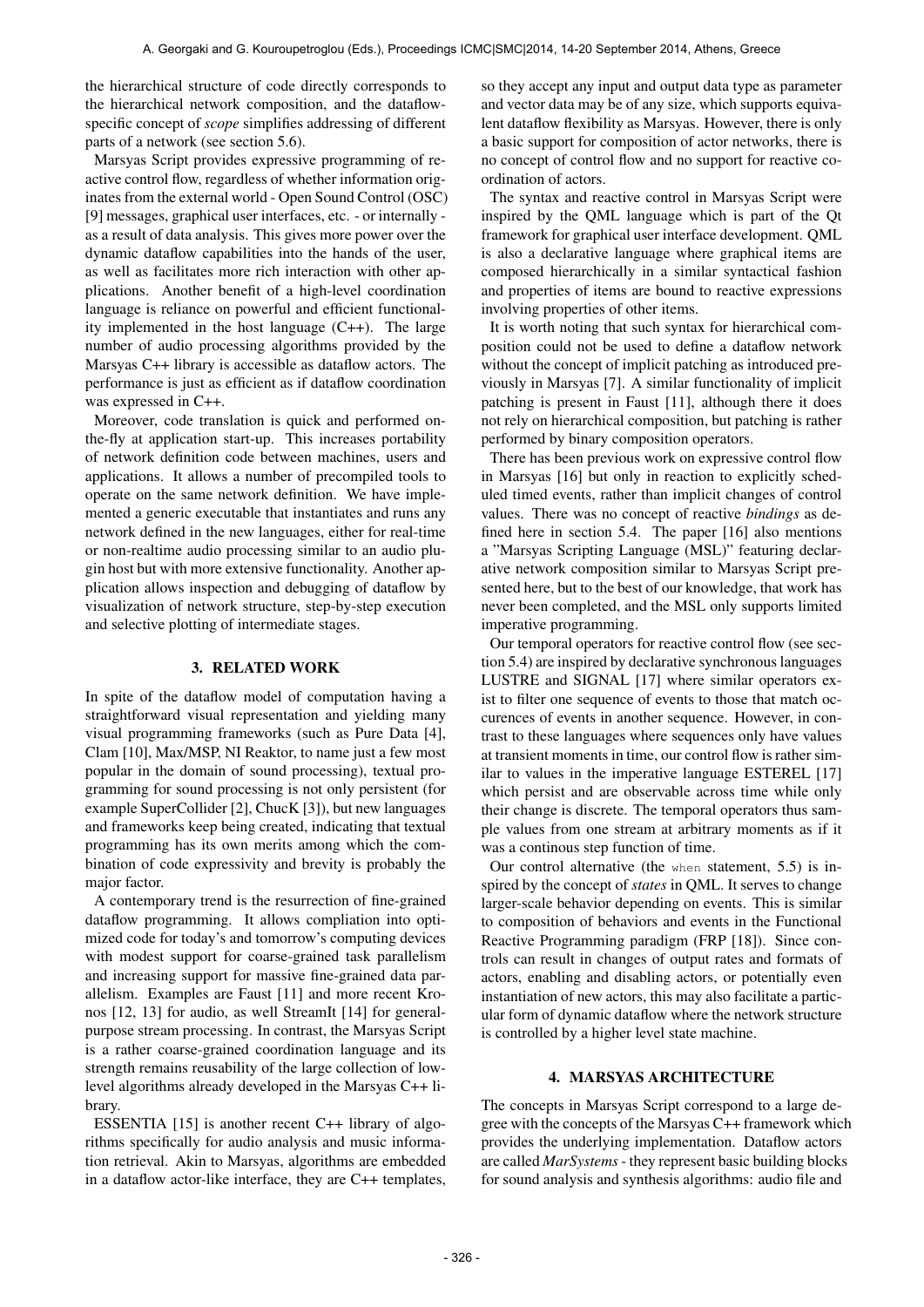real-time input and output, feature extraction, statistics, sine and noise generators, filters, etc.

To support different dataflow rates, input and output data of any MarSystem is a matrix (2D array) of arbitrary dimensions, where columns represent successive information in time, and rows represent concurrent information, possibly originating from different producers or distributed to different consumers. All input and output is packed into such data structures. Hence all input and output of an individual MarSystem is of equal rate (respectively), but MarSystems in a network may have different rates. Each MarSystem has an intrinsic relation between its input and output rates, but can operate at any mutliple of this ratio.

MarSystems compose hierarchically. Connection among siblings are established using the implicit patching paradigm [7]: instead of explicitly connecting each input and output, there is a special class of *composite* MarSystems which connect their children in specific patterns. Examples include: serial composition, parallel composition (composite input is split among children) fanout (entire input is passed to each child), etc. Data rates among connected siblings must match, hence they are automatically propagated from outputs to inputs. Rates may change across hierarchical levels: special composites execute their children multiple times within each of their own execution, each time passing successive chunks of input and accumulating output. We have found this to be an architecture flexible enough for a variety of audio synthesis and analysis scenarios, while allowing efficient implementation on general-purpose computers, even in the case of dynamically changing rates.

Each MarSystem has a set of parameters named *controls*. The *controls* can be changed and observed asynchronously with respect to the dataflow execution. They may control any aspect of a MarSystem's operation, including its input and output data rates. They are also used for output of sporadic information, typically resulting from analysis (detected pitches and onsets for example). Controls can be linked, so that when one produces new information all others are updated. This is the foundation for the expressive reactive control described in section 5.4.

# 5. SYNTAX AND SEMANTICS

This section gives an overview of the syntax. Only highlevel grammatical symbols are described. In particular, the terminal symbols (numbers, strings, identifiers, etc.) are not decomposed, as they follow usual lexical conventions. The reader is invited to see online Marsyas documentation for a detailed exposition.

 $\langle script \rangle$ 

 $\ddot{ }$ 

 $\langle name \rangle -$ :  $\langle actor\rangle \longrightarrow$ 

 $\langle actor\rangle$ 



#### 5.1 Script

A script consists of a definition of a single top-level actor which, by recursion, will include the definitions of all its children. The top-level actor may optionally be assigned a name, otherwise a default name "network" will be assigned automatically.

#### 5.2 Actors

An essential component of an actor definition (the *\actor*) symbol) is either a type name (corresponding to the C++ class name of a MarSystem), or a filename of another script, in which case the entire network defined in that script is used as a prototype.

The body of an actor definition within curly braces specializes the definition of its type by assigning values to controls, adding new controls and adding actor instances as children.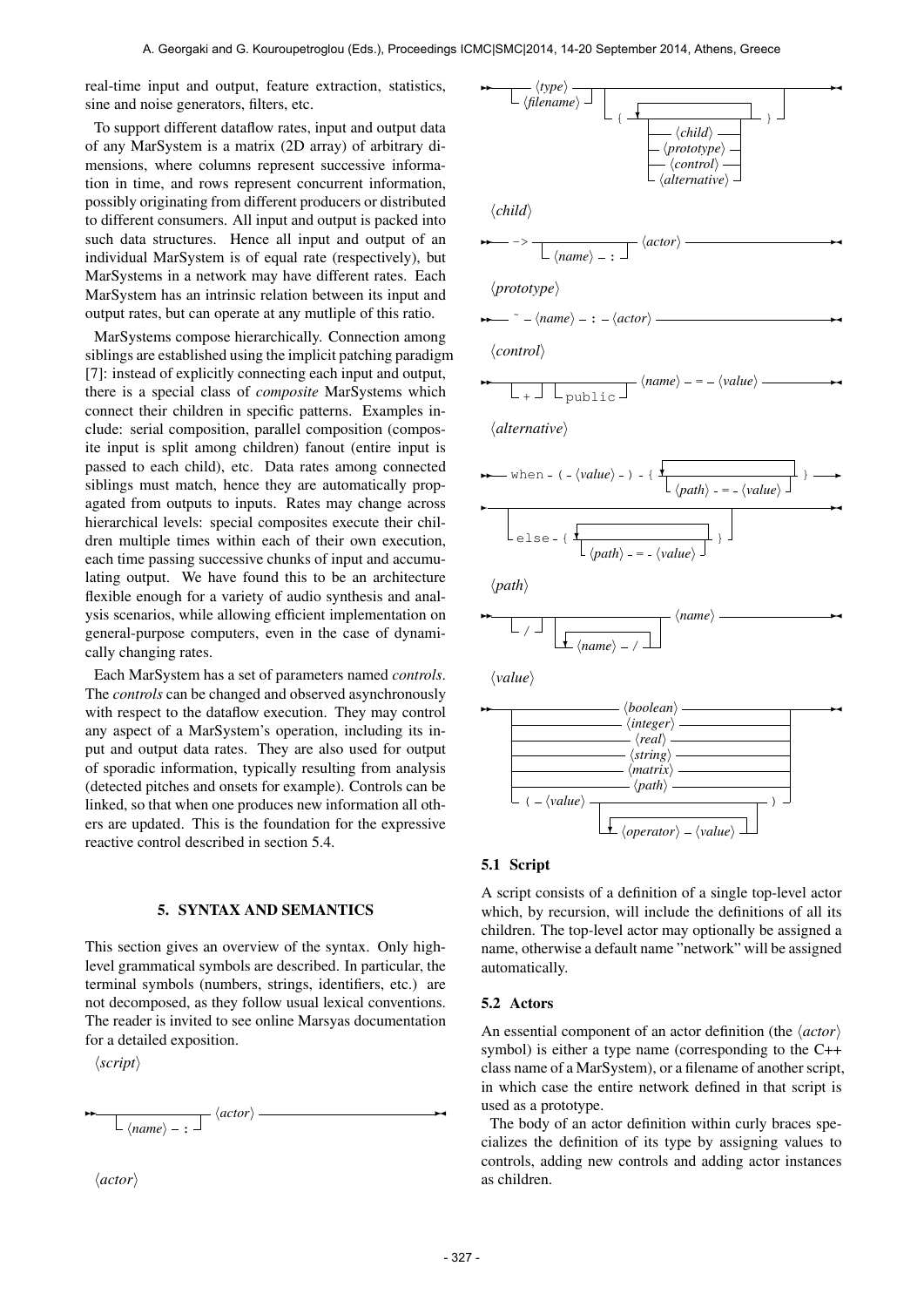A child actor instance (the  $\langle child \rangle$  symbol) is introduced using the arrow symbol, which creates an intuitive association with the flow of data between parents and children or between siblings. A child may optionally be named, which allows it to be addressed and also plays a role in name lookup of other actors (see 5.6). Following the child's name is its definition, a recursion of the syntax of its parent definition. Syntactical hierarchy thus reflects actor network hierarchy.

## 5.3 Controls

A control declaration (the *\control*} symbol) operates on controls of the enclosing actor definition. It can either assign values to existing controls or create new controls (if prefixed with the + symbol).

Some controls are defined by C++ implementations of MarSystems and those directly affect MarSystem operation or report results of its computation or changes of its internal state. A new control may function as a named result of a control computation to be reused in other control expressions. Another use is to make control values deeper in the hierarchy more accessible to the outside world by assigning them to new top-level controls.

When assigning values to existing controls, the type of the value must match the type of the control. When creating new controls, their type becomes that of the assigned value.

Controls (either pre-existing or new) may also be declared *public* (by prefixing the name with the public keyword), which at the moment of this writing has no effect on the internal operation of the script, but it affects how controls are treated by external tools: for example the graphical inspector application optionally hides all non-public controls.

## 5.4 Control Values and Reactive Expressions

A control assignment is a *binding* between a control and the value of a reactive expression. An expression is a composition of literal constant values, control paths (5.6) denoting their changing values over time, and operators on those values. Whenever any constituent value changes, the expression is reevaluated and the value of the bound control is updated.

Each value has one of the following types, inherited from the Marsyas C++ framework: integer or real number, 2D matrix of real numbers, boolean, string. An expression also has a type: that of its result value, as defined intrinsically by operators and types of operands.

The following arithmetic operators are defined on any pair of numbers or equal-size matrices:  $+, -, *, /$ . On matrices, they operate point-wise. The following arithmetic comparison is defined on numbers:  $\langle \cdot, \cdot, \cdot \rangle =$ . The following comparison is defined among pairs of numbers, pairs of equal-sized matrices, or pairs of any other identical types:  $==, !=.$ 

There are two special *temporal* operators: on and when. The on operator produces a value that becomes the current value of the left-hand-side operand whenever the righthand-side value changes. The when operator does the same, but only when the boolean right-hand-side operand becomes true.

## 5.5 Control Alternative

The declaration of a *control alternative* (the  $\langle$  *alternative* $\rangle$ symbol) consists of a condition in form of a boolean expression and two sets of control assignments separated by else. Whenever the value of the condition changes, either the first or the second set of bindings will be activated, depending on whether the new value of the condition is true or false, respectively. Note that the else part is optional, in which case no change of control bindings will happen when condition switches from true to false.

#### 5.6 Name Scope and Path Resolution

Controls in control expressions (5.4) may be those belonging to any *named* actor in the network. They are addressed using control paths (the  $\langle path \rangle$  symbol). A path consists of a name of a control optionally prefixed by a sequence of actor names in a hierarchical order from the control owner up.

A path always has an actor as an implicit *origin*; the first name in the path denotes a *child* actor of the origin. The / at the beginning of a path makes a path *absolute*, so regardless of where it is used it's origin is always the top-level actor. The top-level actor's name is actually never used - it is represented by the initial /. Paths starting with a name are *relative* paths originating at the actor definition within which they are used.

A path may address controls across hierarchy without the need for all the actors on the way to be named. This is enabled by the concept of *scope*. Each named actor (5.2) is a scope which contains names of those descendants that are hierarchically separated from the scope actor only by unnamed actors, regardless of how hierarchically remote they are. In addition, the root actor is considered a scope, regardless of whether it is named. Names of actors must be unique within their enclosing scope. Thus, a path is a sequence of named actors where each following actor is in the previous one's scope but not necessarily a direct child.

An absolute path also conforms to the Open Sound Control message address specification [9], which provides an immediate addressing solution for communication with the outside world.

#### 5.7 Prototypes

A prototype declaration (the  $\langle$ *prototype* $\rangle$  symbol) allows an actor definition to be used as a new actor type and thus instantiated multiple times. It is introduced using the ~ symbol, followed by a name for the new type, and its definition (the  $\langle actor \rangle$  symbol).

Any actor definition (including prototypes themselves) may use prototypes already defined in the same or enclosing actor definitions. On the other hand, a prototype definition is an isolated scope (5.6), preventing its nested child *instances*to be addressed from enclosing code and the other way around - unless it is instantiated and given a name.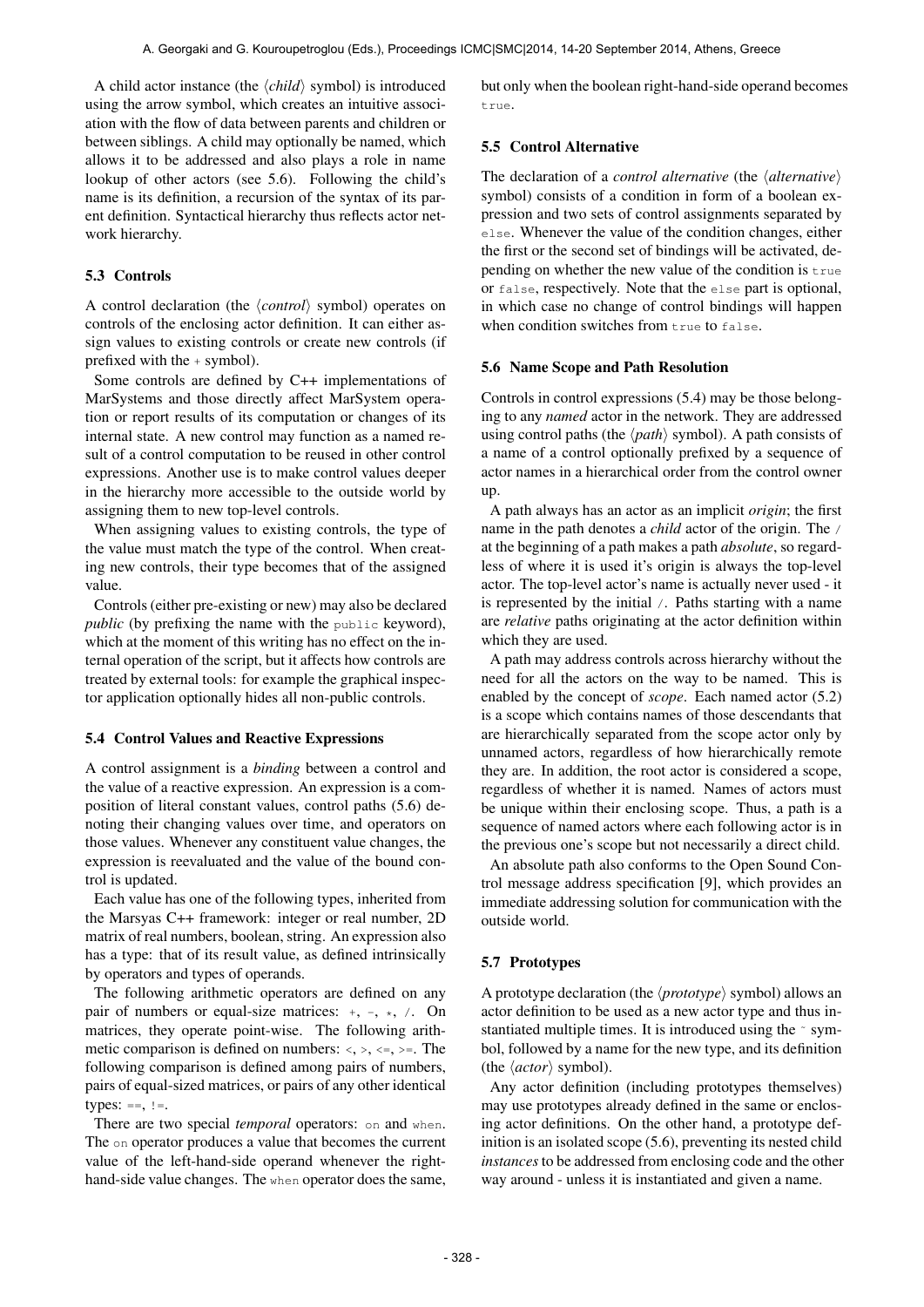#### 6. EXAMPLES

A complete example of typical usage of Marsyas Script and framework is provided in figure 1. The script implements a basic onset detection algorithm consisting of peak picking from an onset detection function defined as spectral flux.

The top-level controls inSamples and israte specify the desired audio block size and sampling rate at the root of the dataflow graph - all downstream actors automatically adjust their input and output formats. The AudioSource will open a connection to the default audio device for realtime audio acquisition and automatically re-block audio as specified above. The ShiftInput produces an overlapping sequence of audio windows with the hop size of input amount of samples and window size specified with the winSize control.

The stream of overlapping audio windows is forked into two branches: one computes signal energy and delays it to temporally match the onsets detected in the other branch which requires inspection of past and future windows to determine whether a window is an on onset.

The additional top-level control onset is defined as the normalized audio energy at times of onsets. This is enabled by combining the conversion of the energy value from data flow to control flow by the FlowToControl and the boolean control value of the onsetDetected control of the PeakerOnset, which becomes  $true$  after an audio window is detected to contain an onset and false otherwise. Using the when temporal operator, the resulting value will only change at times of onsets.

By executing the script in real-time using the marsyas-run tool provided by the Marsyas framework, it is possible to have OSC messages automatically sent for every change of the top-level onset control, to an arbitrary destination using UDP/IP. This allows for convenient interfacing with other audio applications, most typically for the purpose of audio synthesis.

For comparison, see figure 2 which shows the same algorithm implemented in C++ in a manner most typical before the introduction of Marsyas Script. To attempt better readability, C++ code usually consists of three distinct steps, the first one being actor composition, followed by control setting and linking, and finally a run loop which continously invokes an iteration of dataflow processing. Due to limited reactive capabilities, the run loop usually contains explicit imperative inspection of control values and computation of new ones.

The example in Marsyas Script (fig. 1) clearly shows improved code expressivity and brevity over the C++ example (fig. 2). Dataflow structure is much more apparent. Code is not cluttered with unnecessary syntactical features of C++. Moreover, control addressing is much simpler because of locality of assignments within actor definitions (5.3) and sophisticated remote control path resolution (5.6). Finally, interfacing with the outside world is simple using reactive expressions to define outside-facing controls.

```
Series
{
  + public onset =
      ( energy_out/value / energy/inSamples
        when onsets/onsetDetected )
  inSamples = 512
  israte = 44100.0
  -> AudioSource
  -> ShiftInput { winSize = 1024 }
  -> Fanout
  {
    -> Series {
       -> energy: Energy
       -> DelaySamples{delay=4}
       -> energy_out: FlowToControl
    }
    -> Series {
      -> Windowing -> Spectrum -> PowerSpectrum
      \Rightarrow Flux { mode = "Laroche2003" }
      -> Memory { memSize = 25 }
-> onsets: PeakerOnset {
        threshold = 6.5lookAheadSamples = 4
      }
    }
  }
}
```
Figure 1. Real-time onset detection example in Marsyas Script. Note the clarity of structure and data flow, code brevity and expressive control flow (the top-level 'onset' declaration).

## 7. RELATED TOOLS

Along with the Marsyas Script language a set of programs is being developed that operate on scripts. The most important one to make scripts useful is marsyas-run, which takes a script file as argument, instantiates the dataflow network defined in the script, and runs the network in realtime (if real-time audio input or output is declared in the script) or as fast as possible with the purpose of processing audio files. In any case, it will stop processing when the boolean top-level control done becomes true, which can be used to signal the end of an input file by binding to a control of a SoundFileSource. Moreover, control values can be set by the user at start of the program using its arguments, which allows a single parameterized script to be used in different scenarios.

The marsyas-run program also implements OSC communication using UDP/IP, and can be instructed to send changes in controls as OSC messages, as well as apply incoming OSC messages to control values. Since control paths conform to the OSC address specification, there is a direct mapping between the two concepts.

Another graphical application that helps in script development as well as MarSystem implementation is the Inspector. It interprets a script and provides a visualization of the dataflow network structure. It also allows executing the dataflow iteration by iteration and inspecting all control values and all data flowing between actors. It is a great tool for verification and debugging in two aspects: the aspect of script code as well as the aspect of system integration of C++ MarSystem code. Figure 3 shows a screenshot of the Inspector used with a modified version of the script given in figure 1 which sources data from an audio file.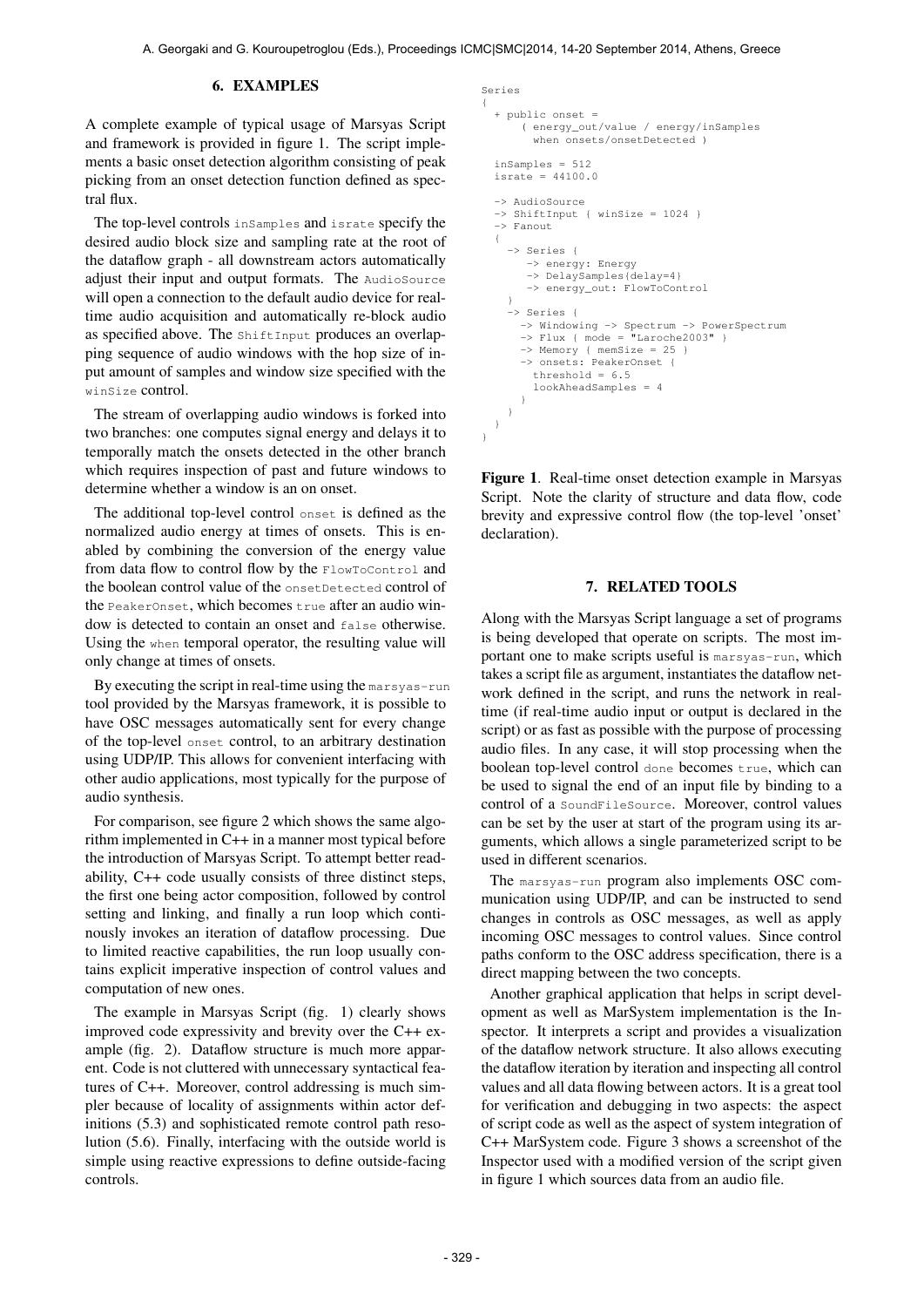A. Georgaki and G. Kouroupetroglou (Eds.), Proceedings ICMC|SMC|2014, 14-20 September 2014, Athens, Greece



Figure 3. Marsyas Inspector displaying a dataflow network, a list of control values and two plots of data at different stages of processing (before and after applying the windowing function).

```
MarSystemManager mng;
```

```
//// 1. Compose
   ...Create a composite and add processing actors:
MarSystem *energy_branch =
    mng.create("Series", "energy_branch");
MarSystem *onset_branch =
    mng.create("Series", "onset_branch");
// ...
energy_branch->addMarSystem
    (mng.create("FlowToControl", "energy_out"));
onset_branch->addMarSystem
    (mng.create("PeakerOnset", "onsets"));
//... Create and fill root composite
MarSystem *network = mng.create("Series", "net");
network->addMarSystem
    (mng.create("AudioSource", "input"));
//...
//// 2. Configure
network->updControl("mrs_natural/inSamples", 512);
onset_branch->updControl
    ("PeakerOnset/onsets/mrs_real/threshold", 6.5);
//...
//// 3. Run
MarControlPtr onset control =
    onset_branch->getControl
    ("PeakerOnset/onsets/mrs_bool/onsetDetected");
MarControlPtr energy_control =
    energy_branch->getControl
    ("FlowToControl/energy_out/mrs_real/value");
while(should_run)
{
  network->tick();
  bool onset_detected = onset_control->to<bool>();
  if (onset_detected)
  {
    mrs real energy =
        energy_control->to<mrs_real>() / 1024.0;
    // send "energy" as OSC ...
  }
}
```
Figure 2. Real-time onset detection example in C++, showing 3 typical distinct steps (compose, configure, run). The example is incomplete - parts have been left out for brevity.

# 8. CONCLUSIONS AND FUTURE WORK

We have shown how the new coordination language named Marsyas Script builds on top of the functionality of the Marsyas C++ framework with features specific to sound analysis applications (multi-rate and dynamic dataflow). The declarative nature and expressive reactive programming features make the previous functionality more accessible to a variety of users end further empowers them to easily express complex dynamic processing control. In combination with the built-in OSC communication capability in the marsyas-run program, reactive control expressions provide flexibility to effectively interface with other audio software. Marsyas Script allows development of generic tools to inspect and debug dataflow networks of which the Marsyas Inspector is an example. In general, it makes network definition code more portable across applications, machines and users.

There is a broad area of research interesets and future development that the work presented in this paper inspires.

One particular issue we would like to address is synchronization of dataflow and control flow. Although control flow in Marsyas is synchronous in itself, it is asynchronous with respect to dataflow actor firings: control changes may be arbitrarily interleaved with actor firings. This becomes an issue when multiple actors depended on the same control value and a change in value occurs in the middle of a dataflow processing iteration - they may take the control information into account either in the current or the next iteration. StreamIt addresses this issue with the concept of *information wavefront* [14] which allows synchronization of out-of-stream message delivery with a particular actor firing. Another solution would be to associate a timestamp with each control change and use it to precisely synchronize the application of change with data flow. However, the dataflow model in the most general sense (and in par